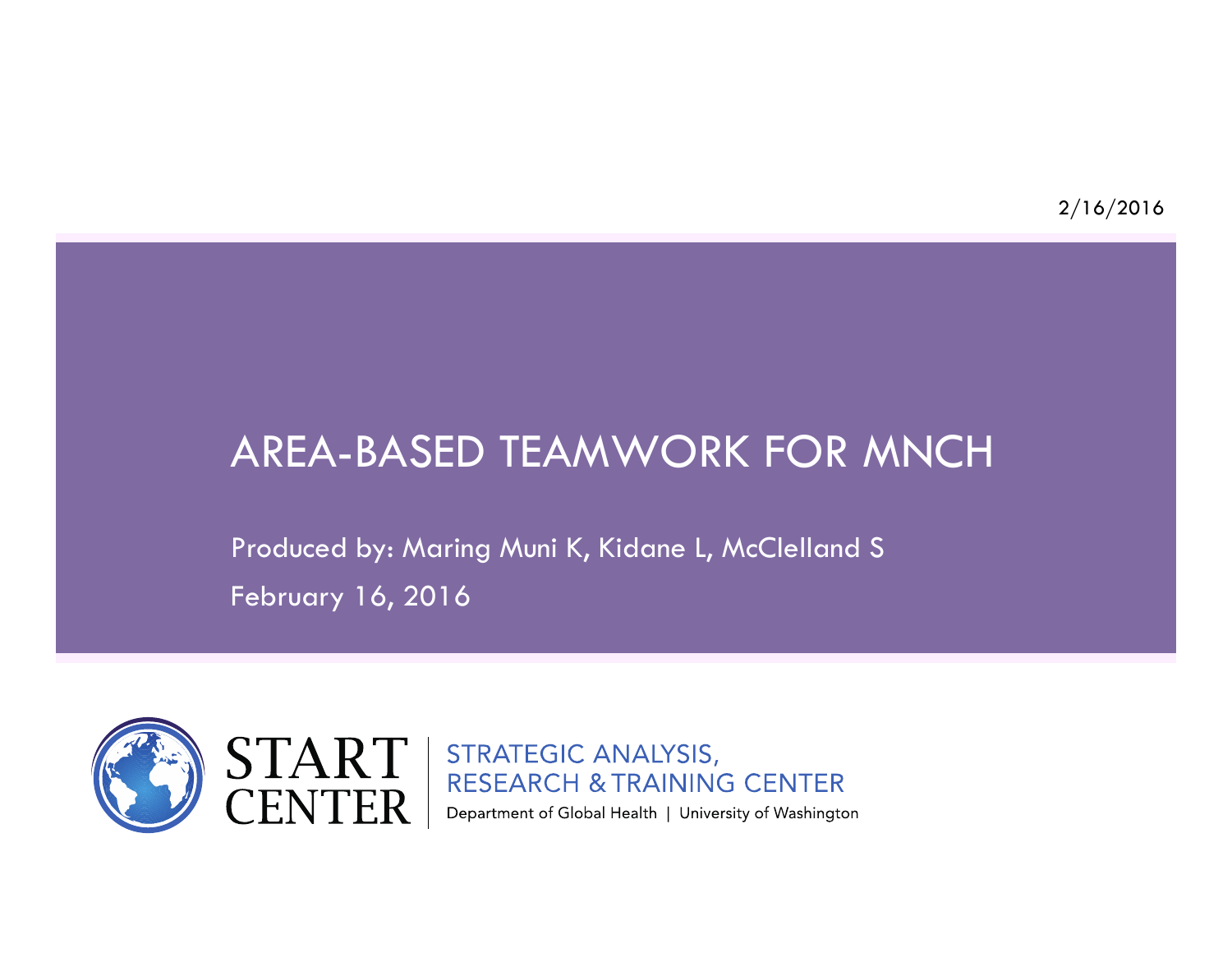$\Box$  OBJECTIVE (from work order): To identify and review existing evidence of "area-based teamwork for MNCH". The objective is to review previously documented cases, and to identify areas of critical gaps in the literature to better understand potential for impact to help shape future investments in this area.

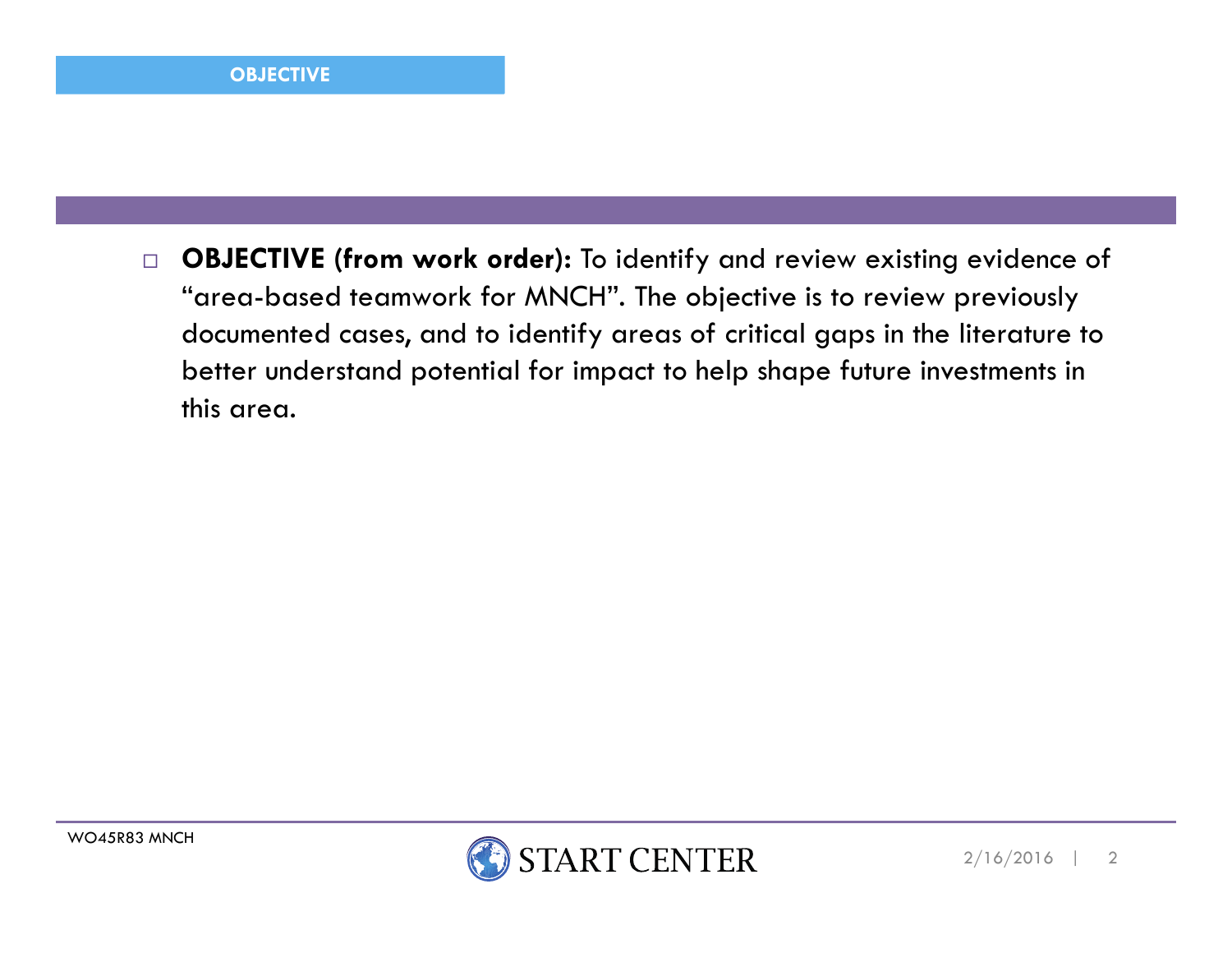#### Search strategies

| <b>MNCH peer-reviewed literature</b><br>• ((("Maternal Newborn and Child Health" OR<br>"MNCH" OR "prenatal care" OR "antenatal care"<br>OR "intranatal care" OR "postnatal care")) AND<br>("primary level of care" OR "primary hospital" OR<br>"primary care center" OR "community health center"<br>OR "health center")) AND ("secondary hospital" OR<br>"secondary care center" OR "District Hospital" OR<br>"District Care Center" OR "referral hospital" OR<br>"referral care center") AND ("mHealth" OR "mobile<br>health")<br>• Chain-referral strategy | Other health area peer-reviewed literature<br>Multiple search term strategies, including:<br>Facility collaboration AND HIV AND Africa<br><b>Health facility visits</b><br>Mentorship AND Health AND Providers AND<br>Africa |
|---------------------------------------------------------------------------------------------------------------------------------------------------------------------------------------------------------------------------------------------------------------------------------------------------------------------------------------------------------------------------------------------------------------------------------------------------------------------------------------------------------------------------------------------------------------|------------------------------------------------------------------------------------------------------------------------------------------------------------------------------------------------------------------------------|
| <b>Grey literature</b>                                                                                                                                                                                                                                                                                                                                                                                                                                                                                                                                        | <b>CDC</b> database                                                                                                                                                                                                          |
| Google search and relevant citation follow-ups                                                                                                                                                                                                                                                                                                                                                                                                                                                                                                                | 163 articles reviewed from spreadsheet                                                                                                                                                                                       |
| Primarily government (USAID) and NGO sources                                                                                                                                                                                                                                                                                                                                                                                                                                                                                                                  | provided by Alex Rowe                                                                                                                                                                                                        |
| о                                                                                                                                                                                                                                                                                                                                                                                                                                                                                                                                                             | 43 identified as useful for additional review                                                                                                                                                                                |

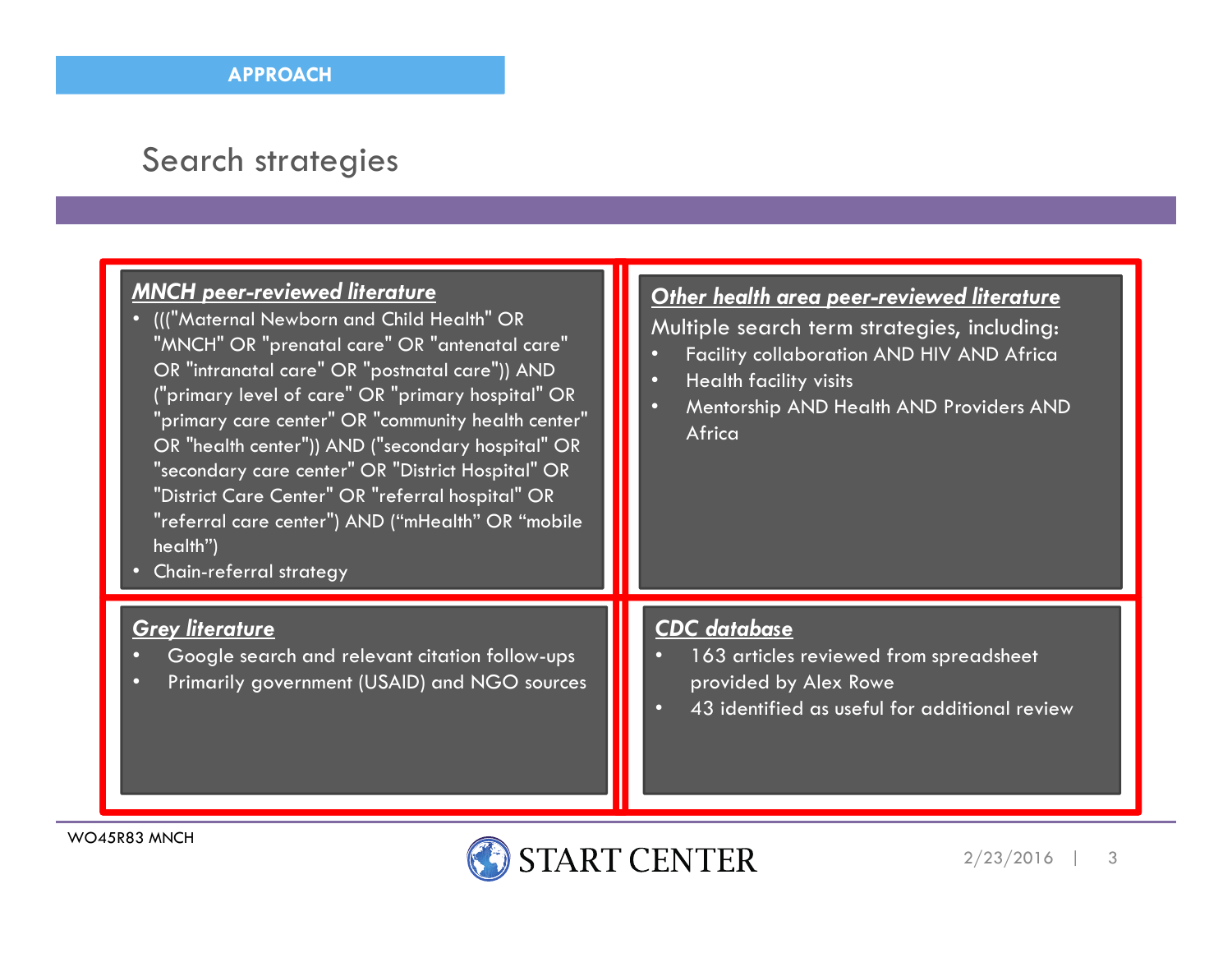#### Three-pronged approach

- $\Box$  Peer reviewed literature
	- **D** Area-based teamwork in MNCH
		- $\blacksquare$  Themes: mHealth, supportive supervision, integration of CHWs, TBAs, clinical mentoring
	- **n** Area-based teamwork in other health areas
		- Primarily HIV
		- Themes: mHealth (hotline, SMS, etc.), supportive supervision, action planning
- $\Box$  Grey literature in MNCH
	- Quarterly MNCH Death Review meetings between primary and secondary level, microplanning workshops, SMS and mHealth, team-building activities, P4P committees, referral incentives, supportive supervision, learning sessions

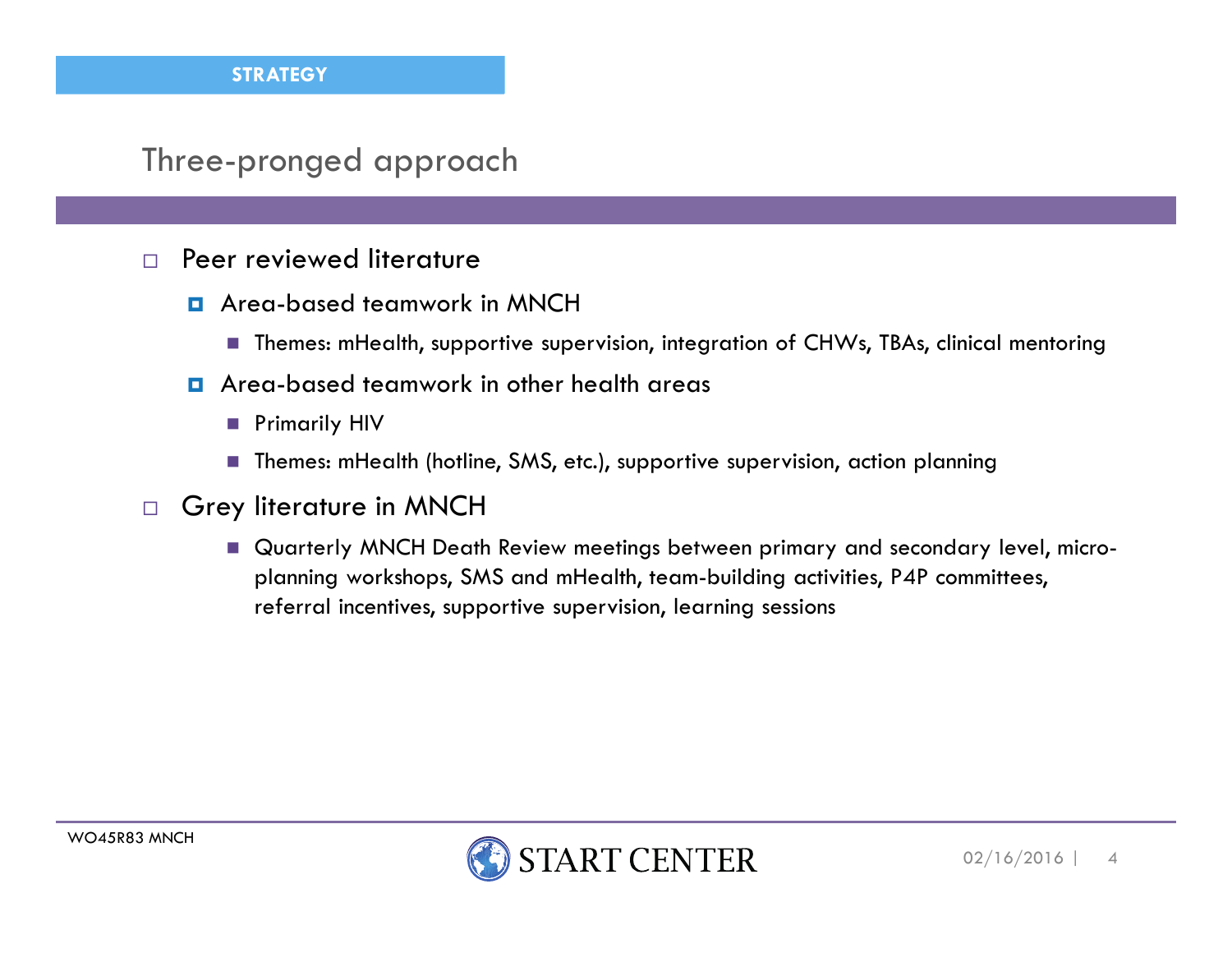#### Three-pronged approach

- $\Box$  CDC Database provided by Alex Rowe
	- **T** Themes: Clinical rotations, interactive workshops, regular meetings, emergency transport, performance based payments, on-site training

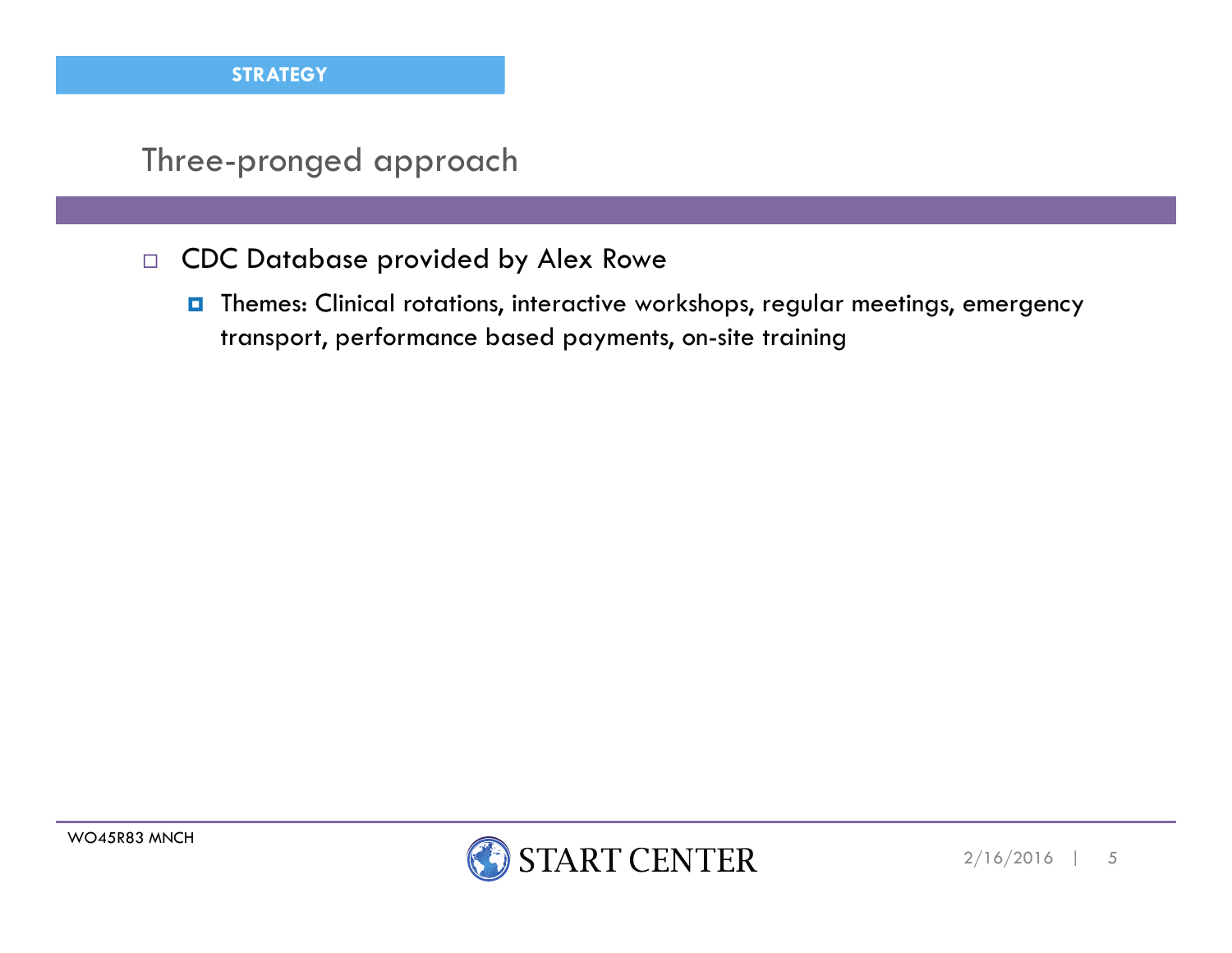## Continuum of care



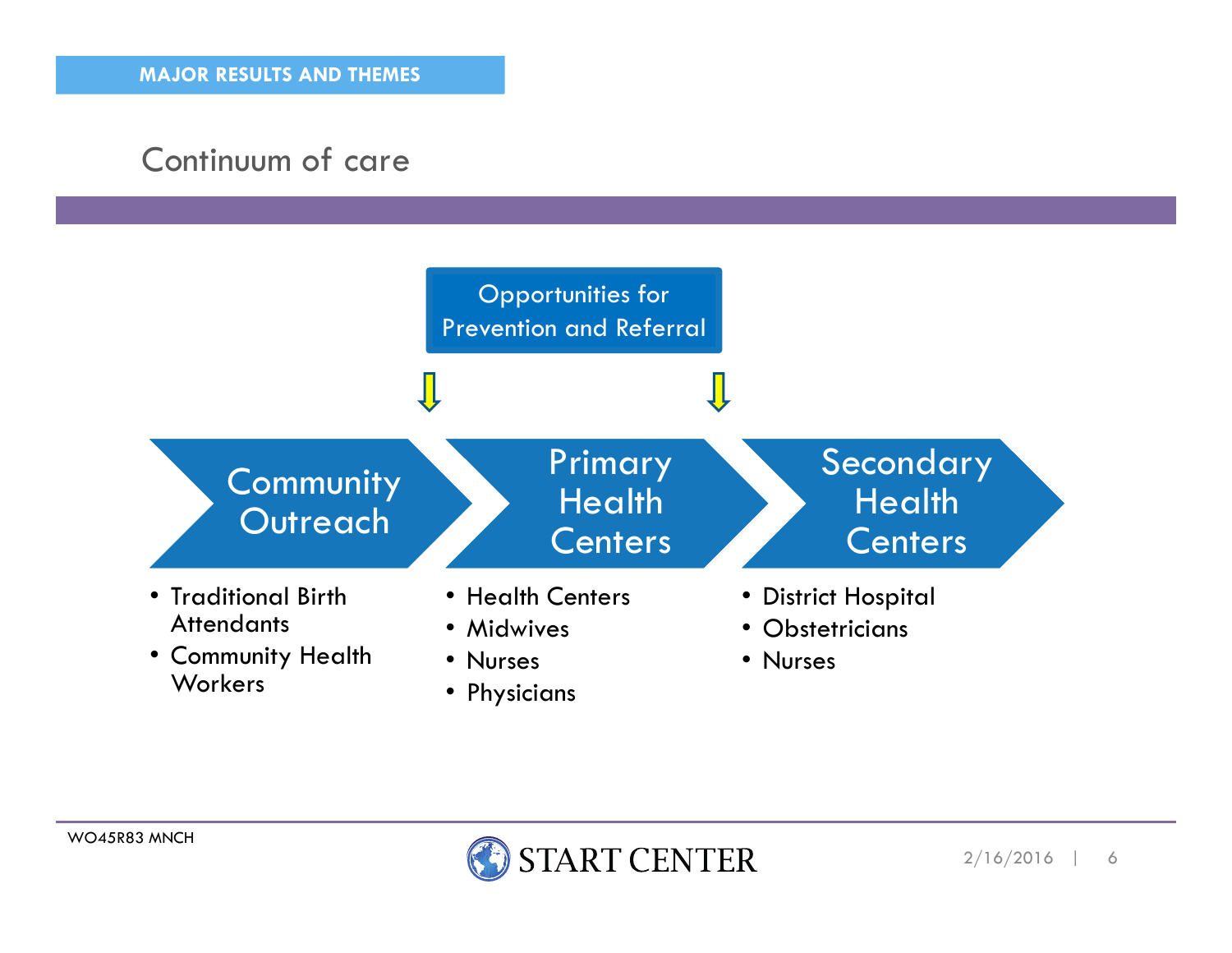Emerging themes in improving MNCH outcomes



WO45R83 MNCH

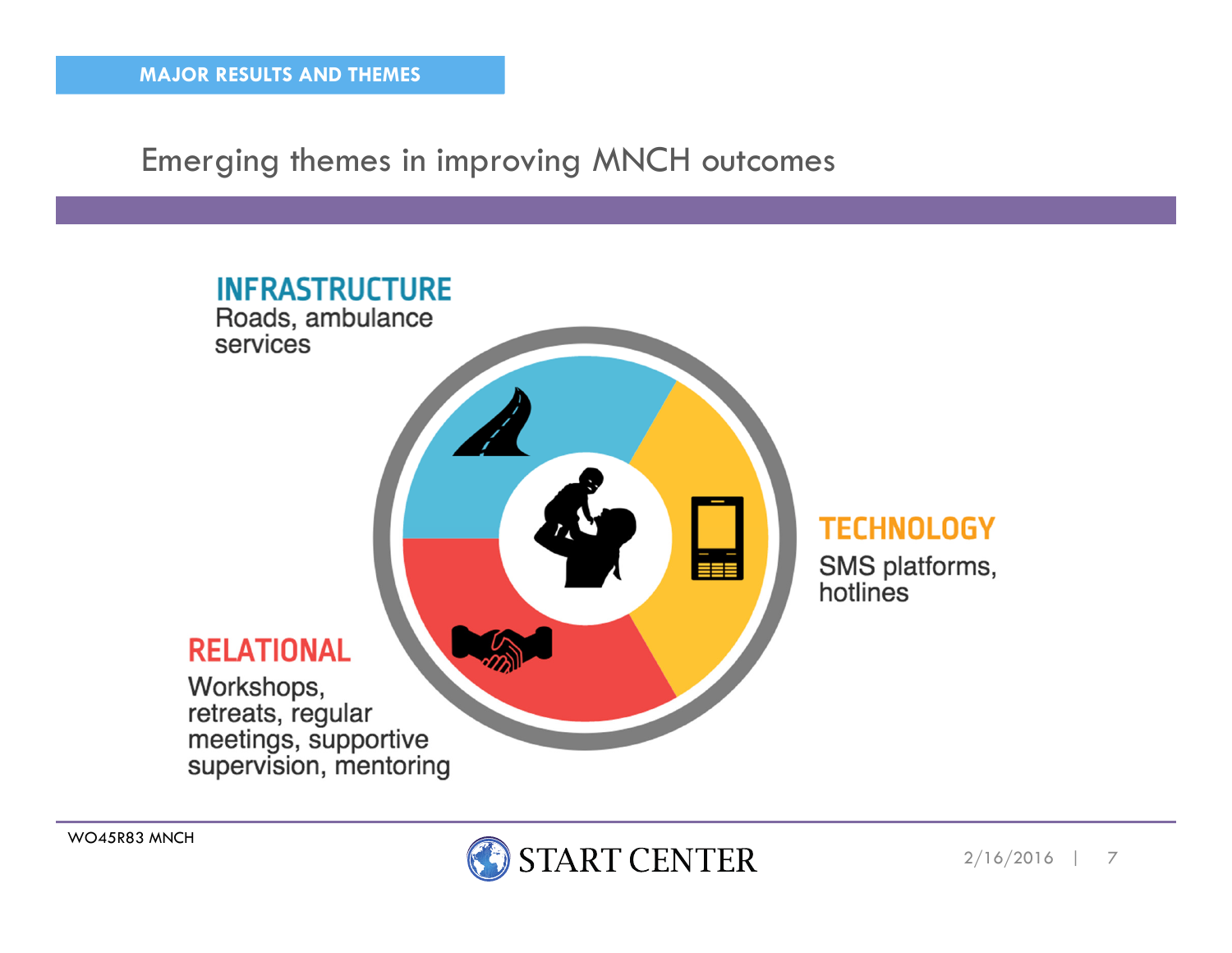#### Relational integration framework



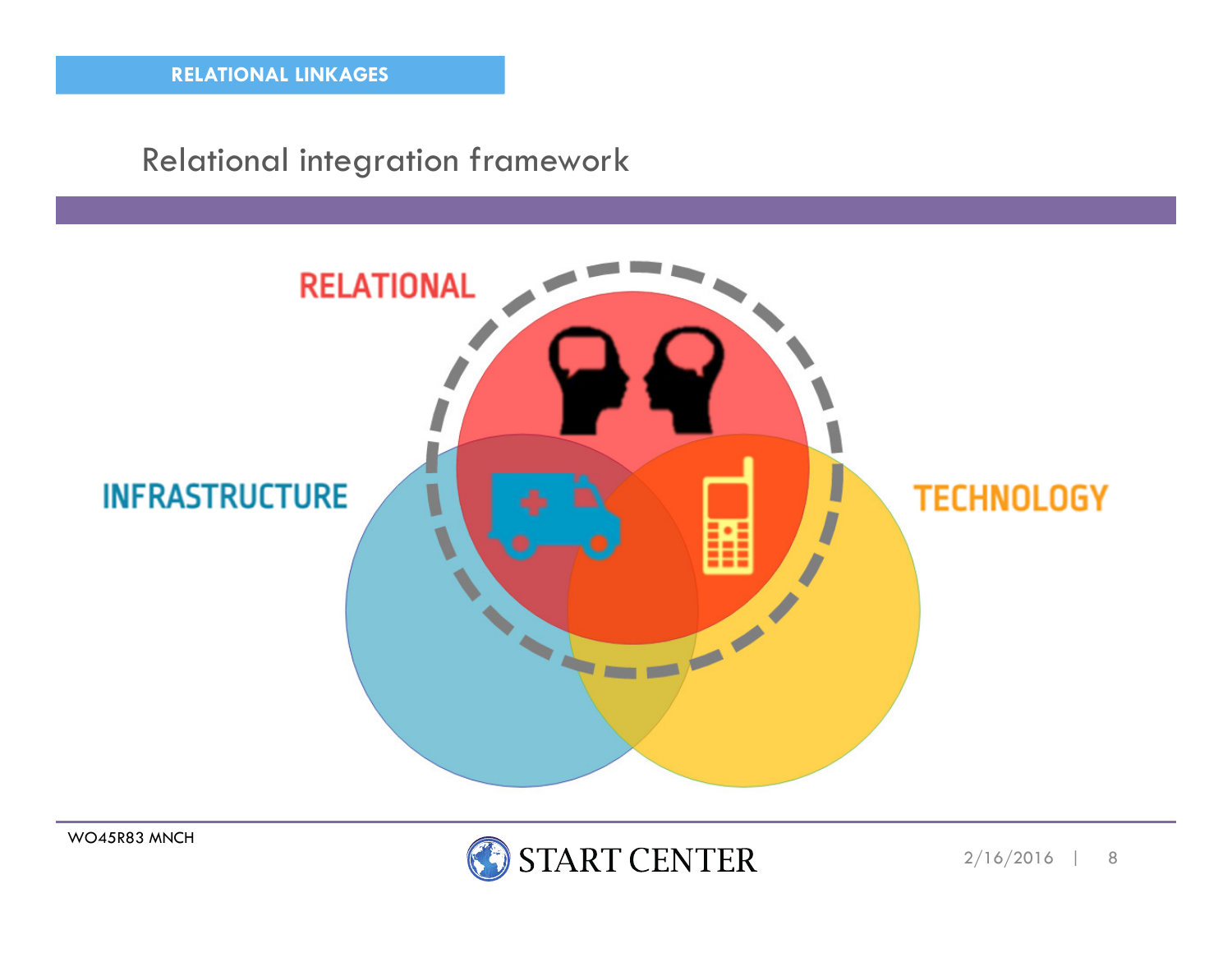#### Interventions supporting relational linkages



- •**Training**
- Supportive •supervision
- Clinical mentoring•
- Regular meetings •
- •Interactive workshops



**Training** 

•

•

- mHealth
	- Warmline  $\Omega$
	- oHotline
	- oSMS



- •**Training**
- Supportive •supervision
- Ambulance•
- Additional health •workers



- $\bullet$ Training
- Supportive •supervision
- Telemedicine support  $\bullet$
- • Emergency transport services

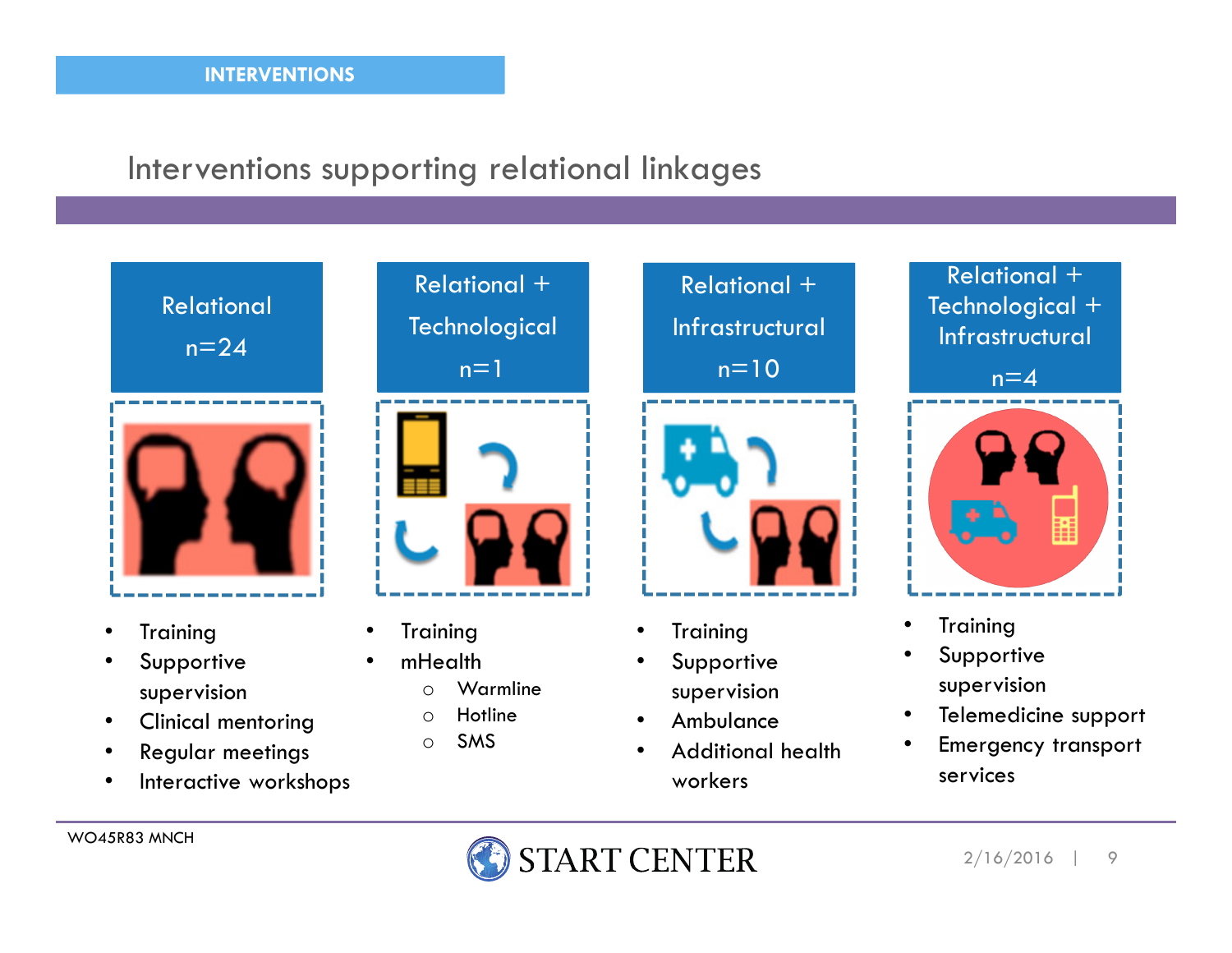

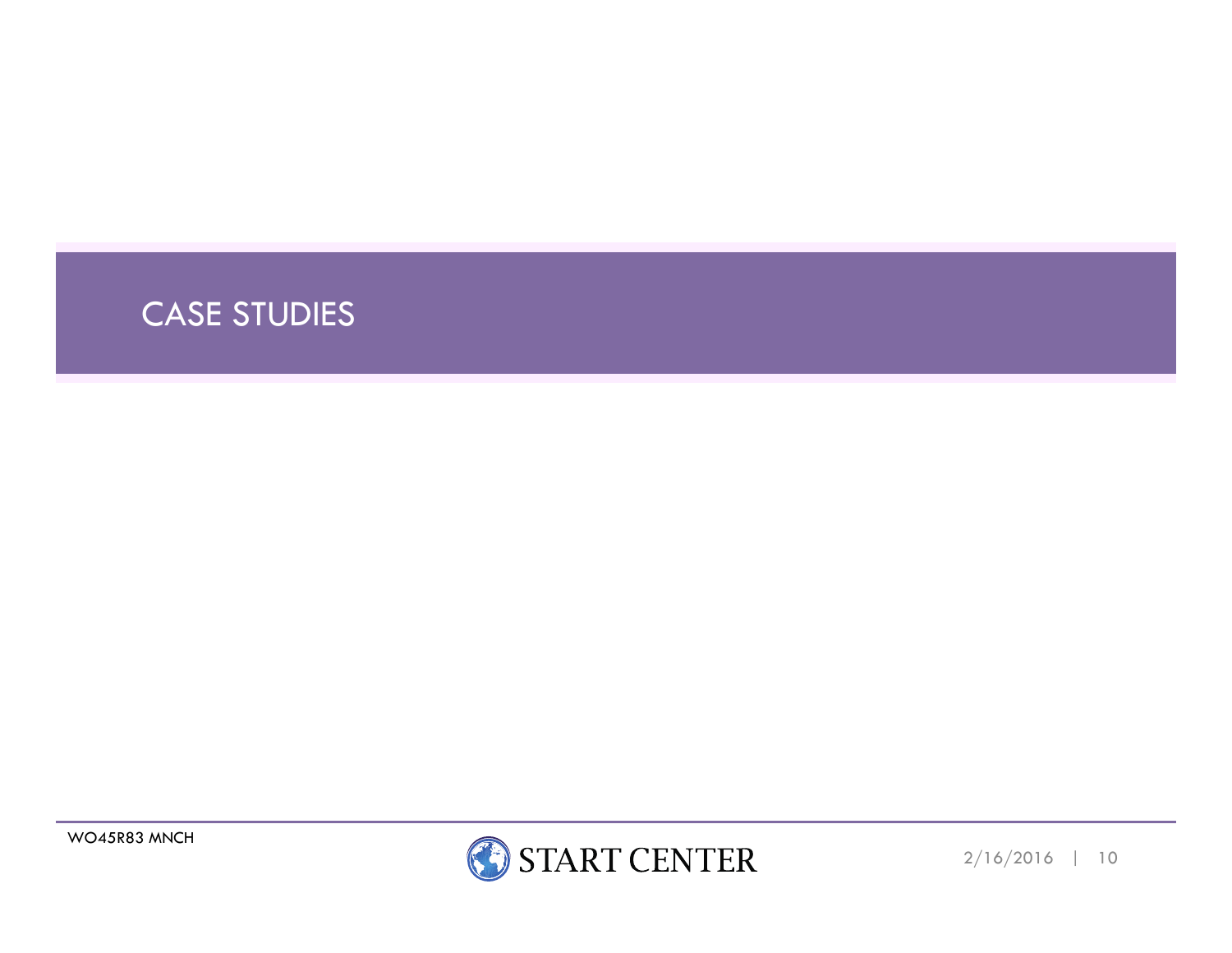#### Midhet (2010)<sup>1</sup>



"Impact of community-based interventions on maternal and neonatal health indicators: Results from a community randomized trial in rural Balochistan, Pakistan"

| Intervention:                      | Intervention arm received community based services and<br>training on maternal and neonatal health indicators.                                                                                                                                                                                             |
|------------------------------------|------------------------------------------------------------------------------------------------------------------------------------------------------------------------------------------------------------------------------------------------------------------------------------------------------------|
| <b>Strategies for Framework:</b>   | Support group and workshops, training, telecommunication,<br>improving vertical communication.                                                                                                                                                                                                             |
| Hypothesis/Rationale:              | Will providing safe motherhood education and emergency<br>transportation increase utilization of health services for obstetric<br>complications and reduce delay in decision making to seek<br>medical care during obstetric emergencies?                                                                  |
| <b>Trial Design:</b>               | <b>Cluster-Randomized Controlled Trial</b>                                                                                                                                                                                                                                                                 |
| <b>Primary/Secondary Outcomes:</b> | Intervention clusters demonstrated lower perinatal and early<br>neonatal mortality; increased utilization of district hospital<br>services from complications arising pre-, intra-, and post-partum;<br>increased tetanus immunization and iron therapy; slight increase<br>in $%$ of hospital deliveries. |

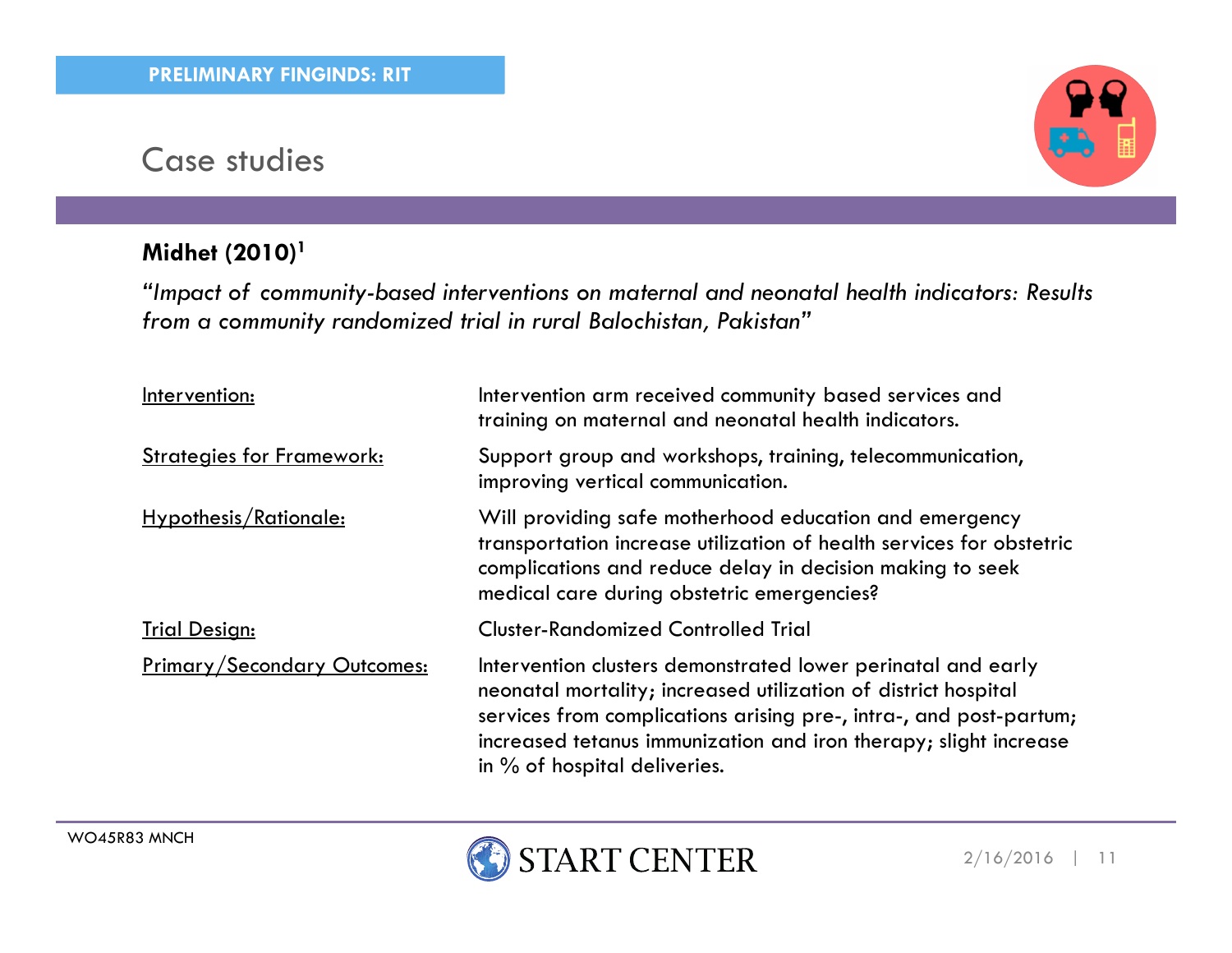#### Ngabo (2012)<sup>2</sup>



"Designing and Implementing an Innovative SMS-based alert system (RapidSMS-MCH)to monitor pregnancy and reduce maternal and child deaths in Rwanda"

| Intervention:                    | mHealth intervention along with training of CHWs and<br>availability of an ambulance service                                                                                  |
|----------------------------------|-------------------------------------------------------------------------------------------------------------------------------------------------------------------------------|
| <b>Strategies for Framework:</b> | Training, supportive supervision, mentoring, mHealth                                                                                                                          |
| <u>Hypothesis/Rationale:</u>     | Evaluate mobile phone-based communication<br>system aimed at monitoring pregnancy and<br>reducing bottlenecks in communication<br>associated with maternal and newborn deaths |
| <b>Trial Design:</b>             | Pretest-posttest evaluation study                                                                                                                                             |
|                                  | <u>Primary/Secondary Outcomes</u> : Facility-based deliveries increased from<br>72% at baseline to 92% at the conclusion of<br>the 12 month pilot phase.                      |

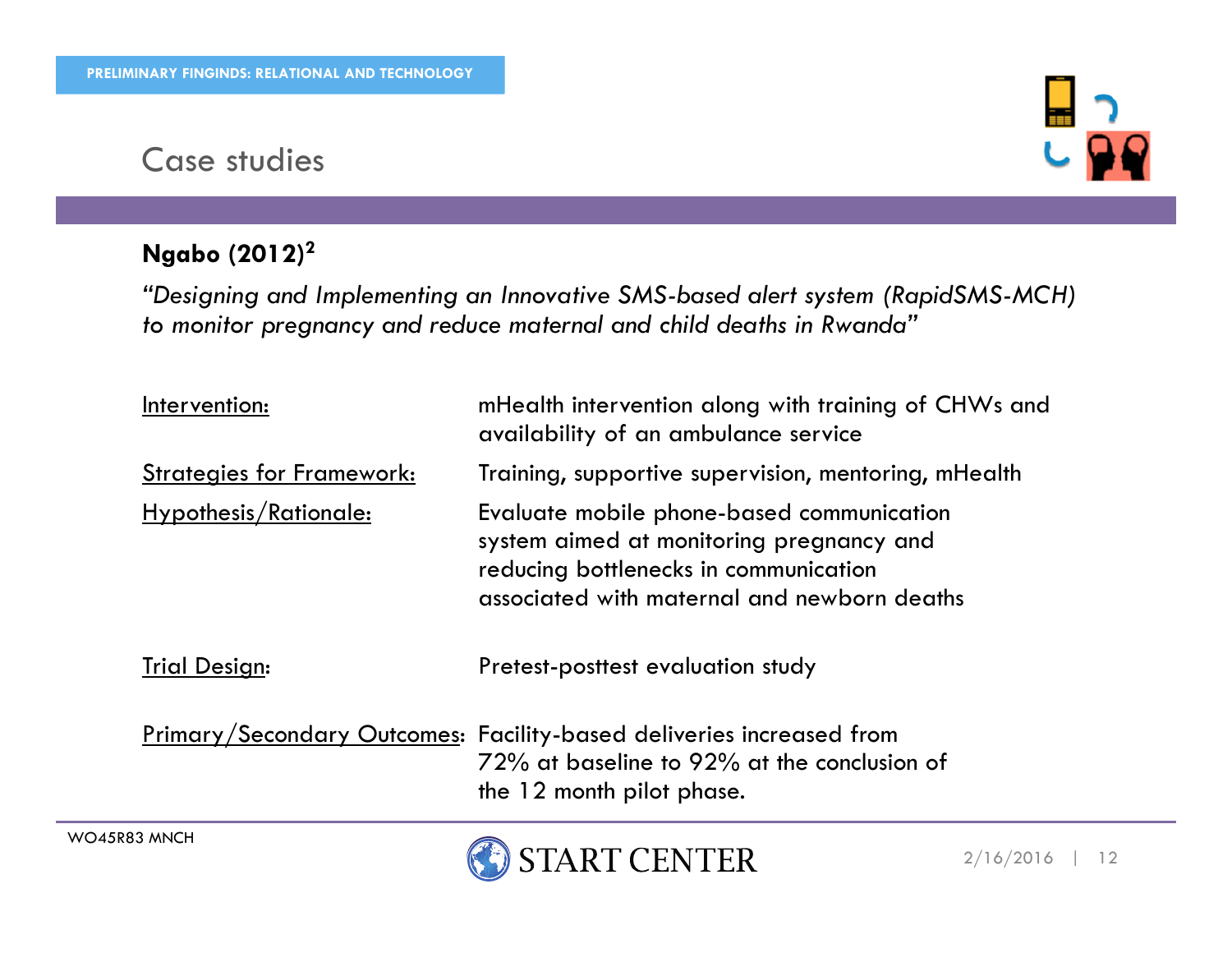#### Jokhio (2005)<sup>3</sup>

"Evaluate the efficacy of an intervention training and integrating TBAs in rural health systems to improve perinatal mortality"

| Intervention:                    | Integrating TBAs in rural health systems                                                                                                                                                                         |
|----------------------------------|------------------------------------------------------------------------------------------------------------------------------------------------------------------------------------------------------------------|
| <b>Strategies for Framework:</b> | Training TBAs, Lady Health Workers, and PHCs and<br>secondary health facility staff; rotating clinical outreach<br>sessions                                                                                      |
| Hypothesis/Rationale:            | Evaluate the efficacy of an intervention training and<br>deploying TBAs in rural health systems to improve perinatal<br>mortality                                                                                |
| <b>Trial Design:</b>             | <b>Cluster-Randomized Controlled Trial</b>                                                                                                                                                                       |
|                                  | <u>Primary/Secondary Outcomes</u> : Cluster odds ratios of intervention vs. control groups were<br>0.70 for perinatal death (95% CI [0.59, 0.82]) and 0.74<br>for maternal mortality $(95\%$ CI $[0.45, 1.23]$ ) |



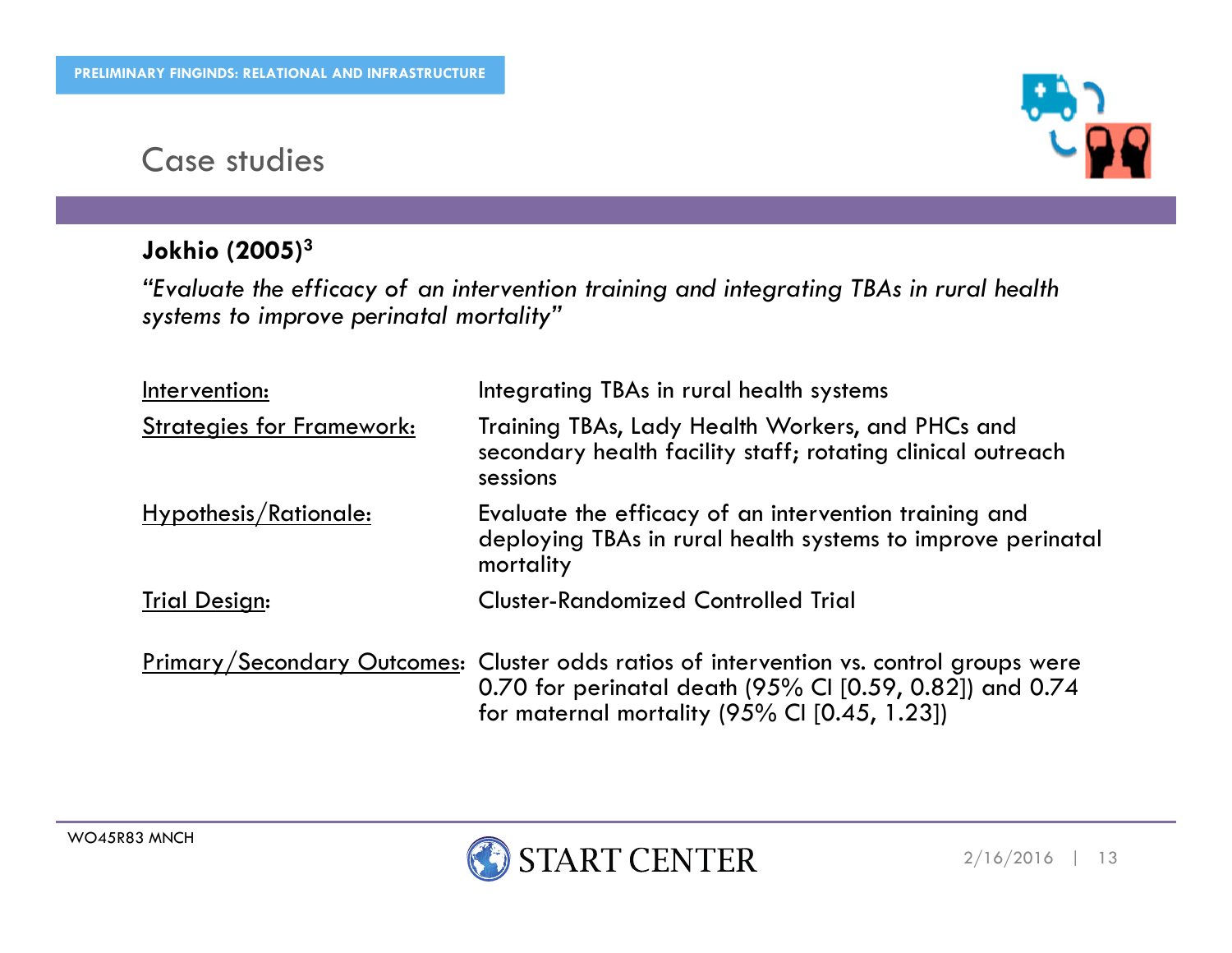# Bailey (2002)<sup>4</sup>



"Obstetric complications: does training traditional birth attendants make a difference?"

| Intervention:                      | Training TBAs to detect and refer complicated EmONC cases<br>to interventional hospitals                                                                                                                                                                                      |
|------------------------------------|-------------------------------------------------------------------------------------------------------------------------------------------------------------------------------------------------------------------------------------------------------------------------------|
| <b>Strategies for Framework:</b>   | <b>Training of TBAs</b>                                                                                                                                                                                                                                                       |
| Hypothesis/Rationale:              | Assess the effect of training TBAs on detection of obstetric<br>complications, the referral of patients with complications to the<br>formal health care system, and patients' utilization of essential<br>obstetric care services                                             |
| <b>Trial Design:</b>               | Quasi-experimental design                                                                                                                                                                                                                                                     |
| <b>Primary/Secondary Outcomes:</b> | Incidence of postpartum complications decreased from 7.4%<br>to 2.5% in intervention communities $p = .02$ ). Regression models<br>indicate 58% decrease (odds ratio 0.42) in postpartum<br>complications in pre and post intervention analysis of<br>intervention hospitals. |

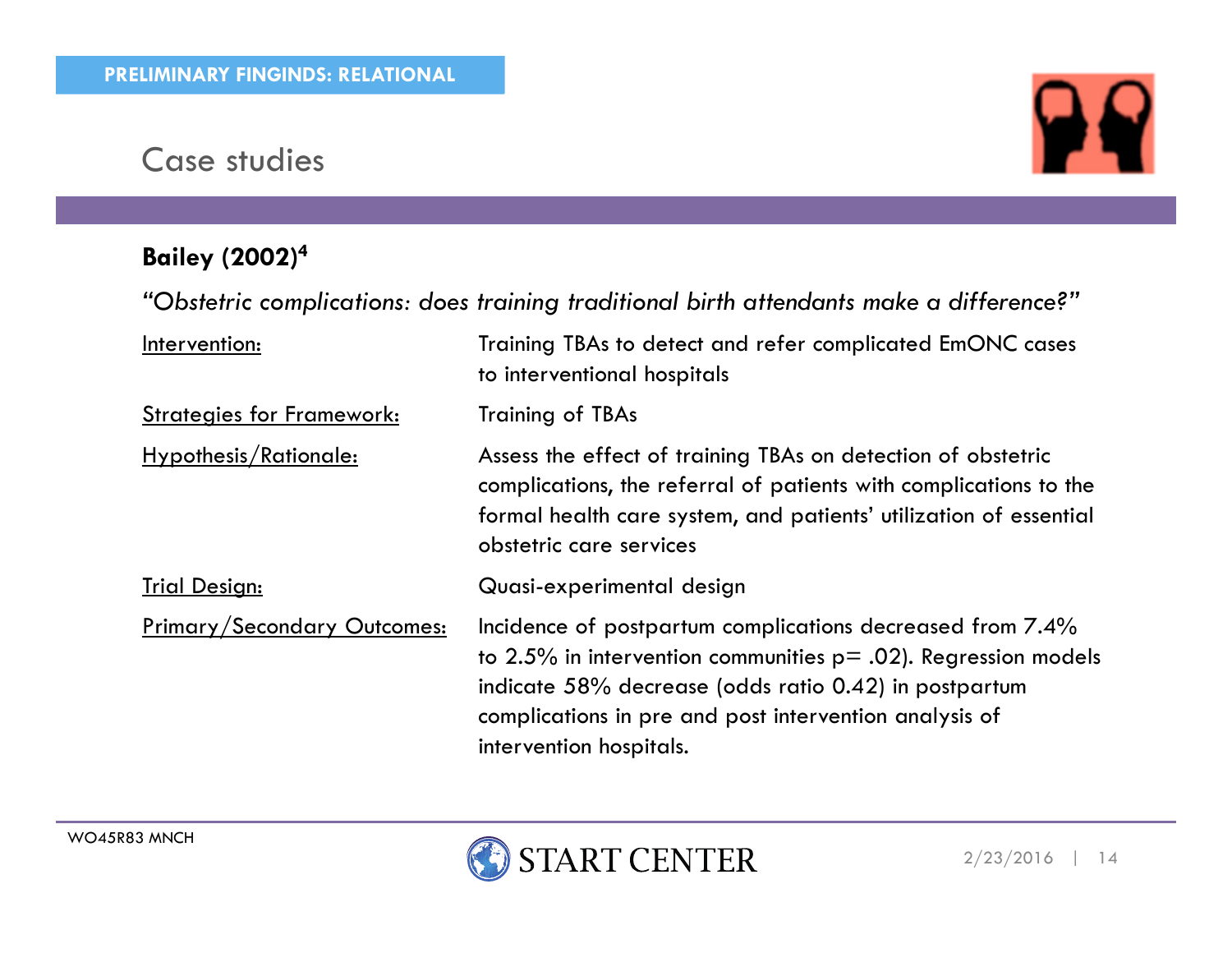#### McCaw-Binns (2004)<sup>5</sup>

"Strategies to prevent eclampsia in a developing country: I. Reorganization of maternity services"

| Intervention:                      | Primary antenatal clinics in the intervention area received<br>clear instructions for referring patients to a high-risk<br>antenatal clinic or to a hospital. Antenatal ward and high risk<br>clinics were provided guidelines for treatment of<br>hypertension and preeclampsia.        |
|------------------------------------|------------------------------------------------------------------------------------------------------------------------------------------------------------------------------------------------------------------------------------------------------------------------------------------|
| <b>Strategies for Framework:</b>   | Supportive supervision, clinical mentoring, regular meetings,<br>provision of guidelines and job aids, partnership with<br>private health providers                                                                                                                                      |
| Hypothesis/Rationale:              | Do changes in primary and secondary care service delivery<br>prevent antenatal eclampsia                                                                                                                                                                                                 |
| <b>Trial Design:</b>               | Quasi-Experimental, 1 intervention area 2 control areas                                                                                                                                                                                                                                  |
| <b>Primary/Secondary Outcomes:</b> | Intervention areas demonstrated a significant decline in<br>incidence of antenatal eclampsia over a 3 year period (OR<br>$0.19$ ; p<0.001 trend), admissions for hypertensive disorders<br>fell from 252 to 150, 50% reduction in length of hospital<br>stay for mild preeclampsia cases |



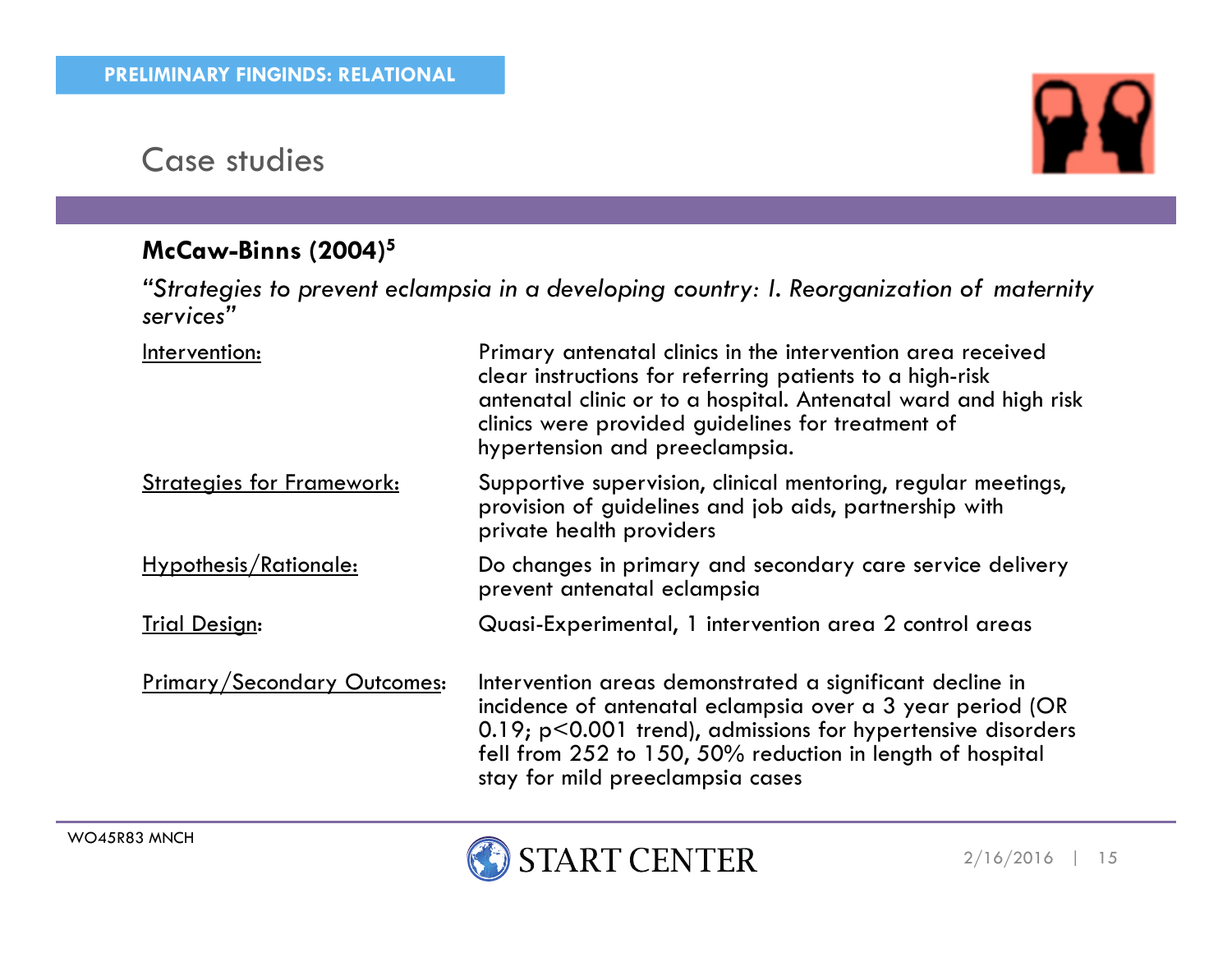#### **Strengths**

- $\Box$  Comprehensive literature review identified similar gaps across search strategies
- $\Box$ Wide range of literature expanded the scope of evidence
- $\Box$  Relational Integration Framework recognizes the importance of the different intervention strategies

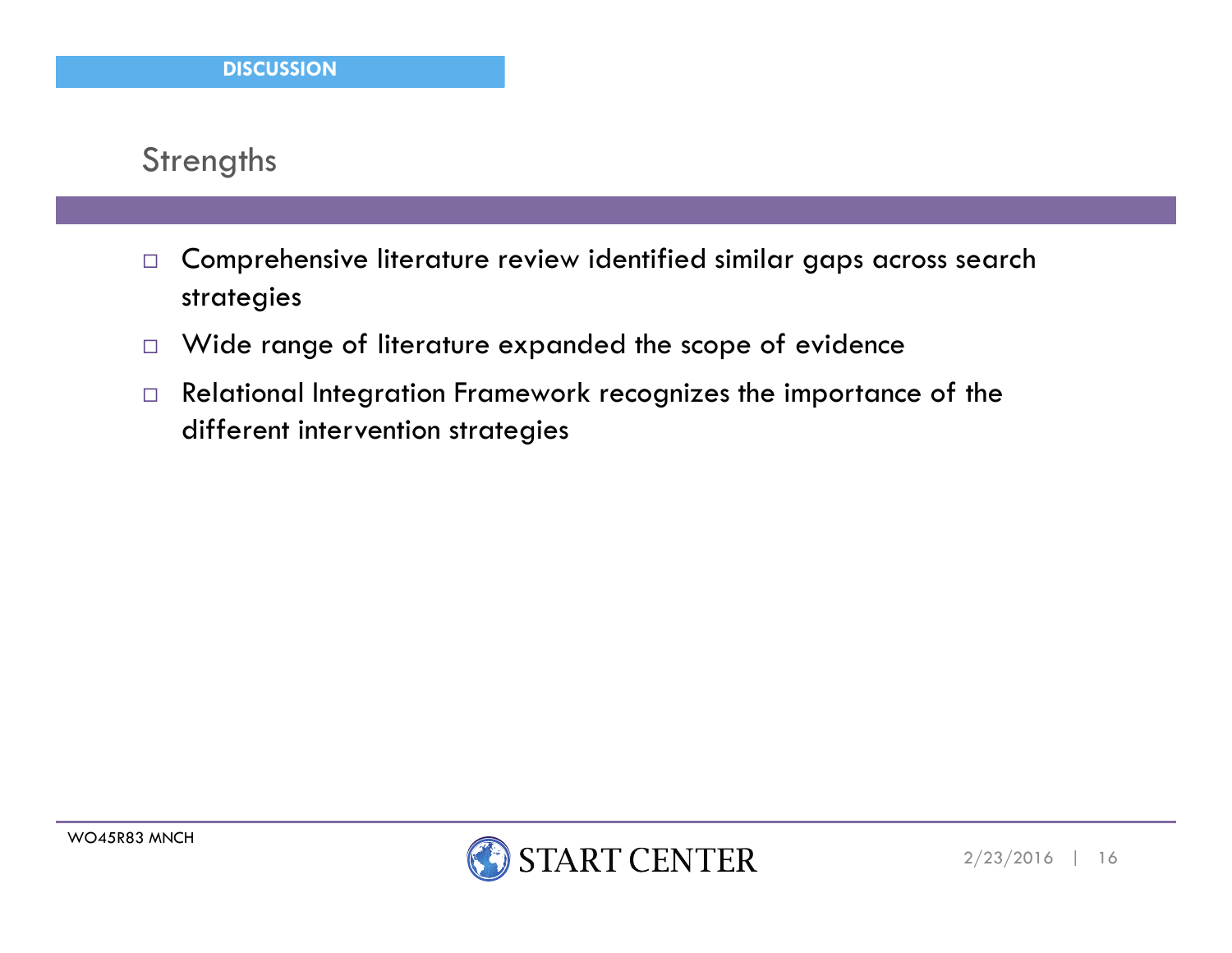#### Limitations

- $\Box$ **Generalizability**
- $\Box$ Incomplete documentation
- $\Box$  Grey literature expanded scope of evidence but not depth
	- **g** greater bias in program reports to document success

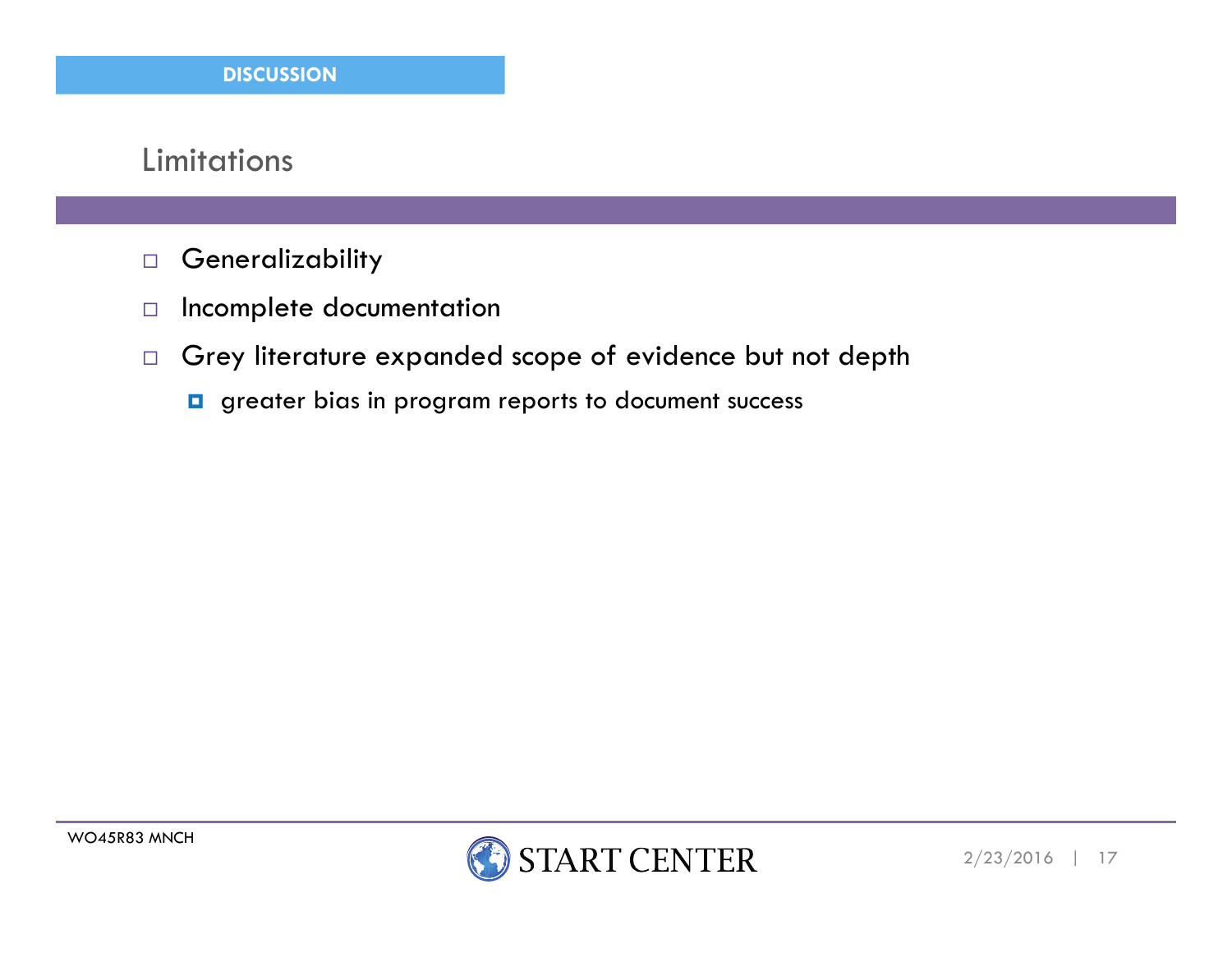#### Critical gaps

- $\Box$  Lack of studies highlighting relational linkages between primary health centers and district hospitals
- $\Box$  Soft data from grey literature
	- **E** Evidence from cluster RCTs vs. descriptive reports
- $\Box$  Majority of inter-facility collaborations are vertical but do not facilitate bidirectional communication of patient care and outcomes
- $\Box$  Resources and regional features vary considerably between and within LMICs

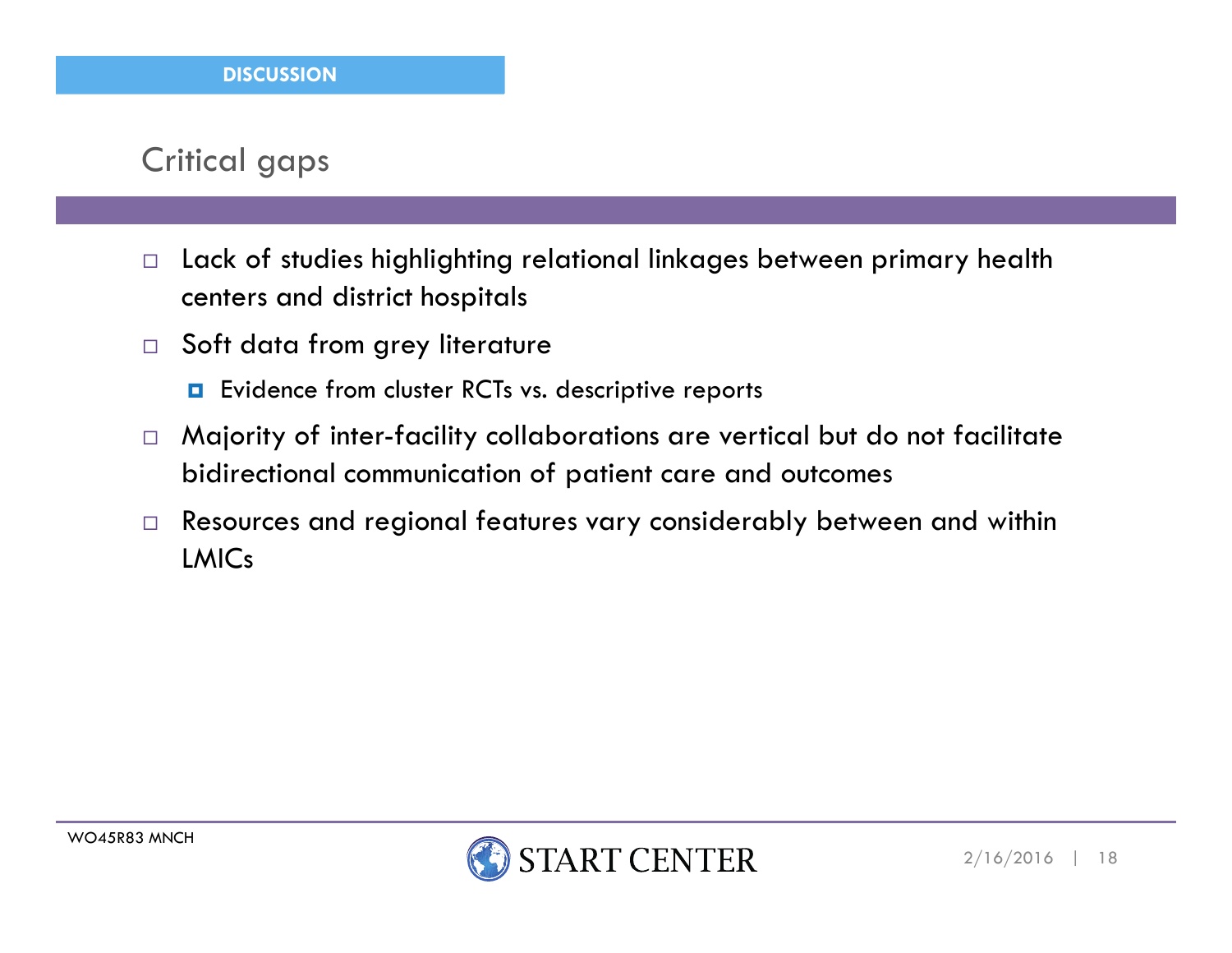#### Conclusions and Recommendations

- $\Box$  Relational strategies, whether alone or in combination with Infrastructural or Technological improvement strategies, led to improved MNCH outcomes
- $\Box$  Opportunities to formally investigate what can be achieved exclusively through inter-facility collaboration between primary and secondary health facilities
	- **D** Delphi and stakeholder interviews
	- **o** RFAs
		- $\blacksquare$  Settings where a minimum set of infrastructure and communication in place
		- $\blacksquare$  Settings where there might be deficits in both to observe how developments in tandem impact MNCH outcomes

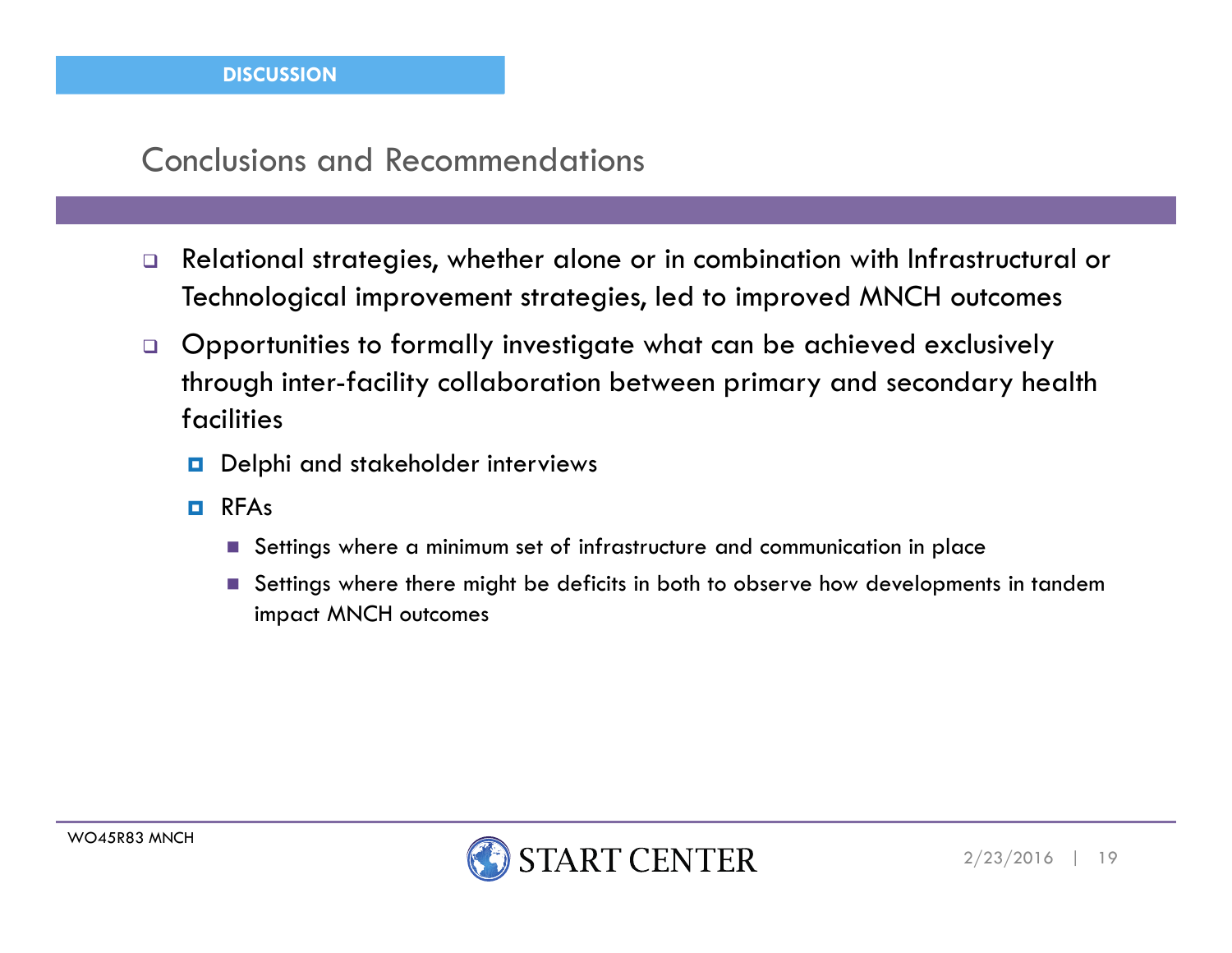#### Deliverables

- $\Box$ Final Report
- Annotated Bibliography
- $\Box$ Slide Deck